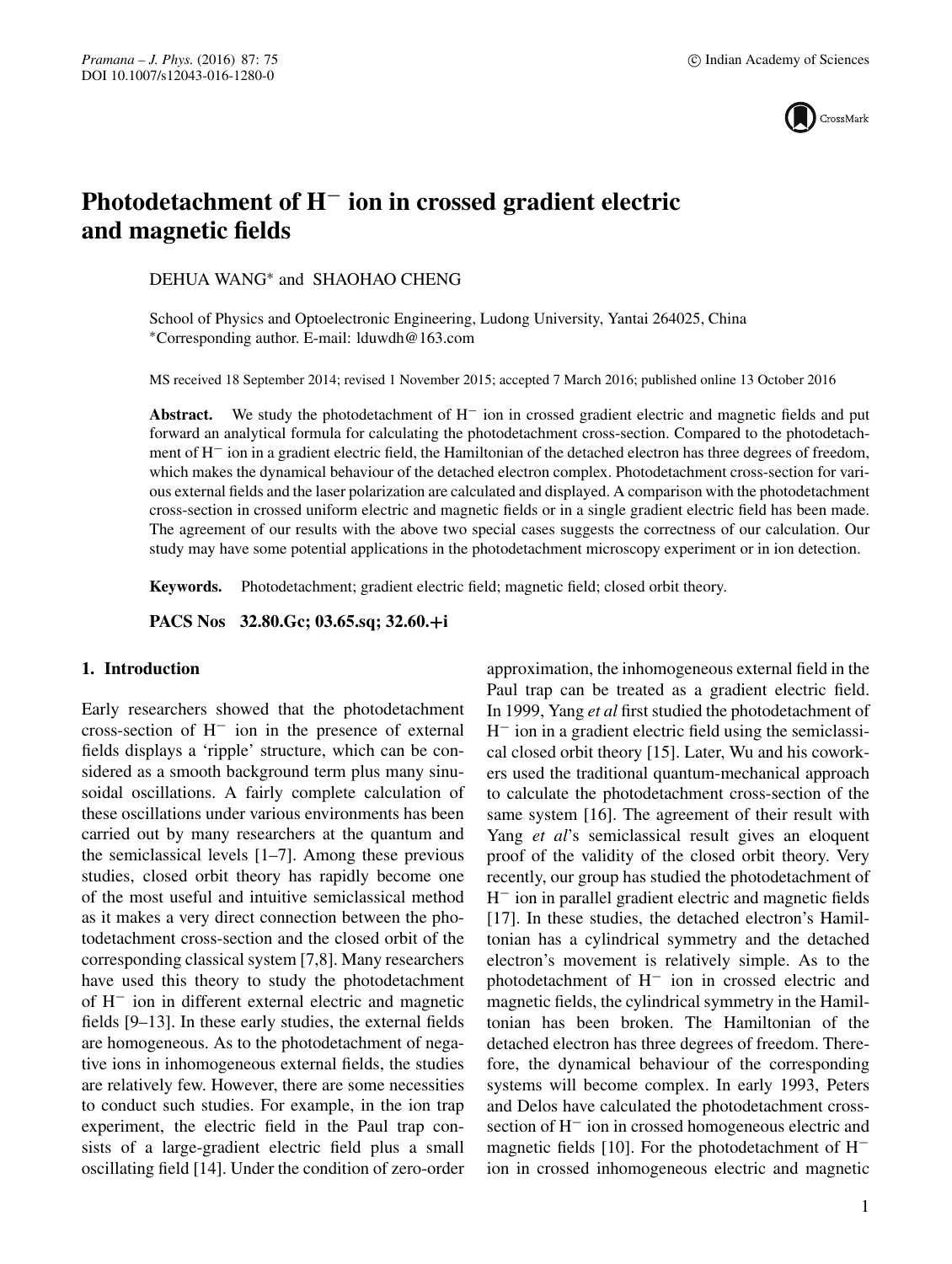fields, no report has yet been put forward. In this research, we calculate the photodetachment crosssection of H<sup>−</sup> ion in crossed gradient electric and magnetic fields using the semiclassical closed orbit theory. Our result suggests that the photodetachment crosssection of this system depends not only on the external gradient electric field and magnetic field strength, but also related to the laser polarization. Atomic units (abbreviated as a.u.) are used throughout this paper unless indicated otherwise.

## **2. The Hamiltonian and classical motion of the detached electron**

The schematic plot of H<sup>−</sup> ion in crossed gradient electric and magnetic fields is shown in figure 1. The hydrogen atom is localized at the origin. The interaction potential  $V_b(r)$  between the active electron and hydrogen atom is a spherically symmetric, short-ranged potential. The uniform magnetic field  $H_0$  is along the  $+z$  axis and the gradient electric field is along the  $x$ -axis, which is given by [15]

$$
F = F_0 + \alpha x,\tag{1}
$$

where  $F_0$  is the strength of a 'background' electric field,  $\alpha$  is the electric field gradient along the x-axis,  $F_0$  and  $\alpha$  are positive constants.

The detached electron's Hamiltonian is given by

$$
H = \frac{1}{2} \left[ P + \frac{1}{c} A \right]^2 + F_0 x + \frac{1}{2} \alpha x^2 + V_b(r), \tag{2}
$$

where **A** is the vector potential, which is given by  $A = H_0x \hat{j}$ . After the electron is photodetached from

*r*

-e

*z*

**Figure 1.** The schematic plot of H− ion in crossed gradient electric and magnetic fields. The magnetic field  $H_0$  is along the  $+z$ -axis and the gradient electric field F is along the  $x$ -axis.

*y*

F

*x*

O

{⊦

H

 $H^{\vphantom{\dagger}}_{_{\rm o}}$ 

hydrogen atom, the short-ranged potential  $V<sub>b</sub>(r)$  can be neglected. Then the above Hamiltonian can be further simplified as

$$
H = \frac{1}{2}P_x^2 + \frac{1}{2}P_y^2 + \frac{1}{2}P_z^2 + \frac{1}{2}\omega_l^2 x^2 + (\omega_B p_y + F_0)x, \tag{3}
$$

where  $\omega_B = H_0/c$  is the cyclotron frequency of the electron and  $\omega_l = \sqrt{\omega_B^2 + \alpha}$ .

By solving the classical Hamiltonian motion equations:

$$
\begin{cases}\n\dot{x} = \partial H/\partial P_x = P_x, \\
\dot{y} = \partial H/\partial P_y = P_y + \omega_B x, \\
\dot{z} = \partial H/\partial P_z = P_z, \\
\dot{P_x} = -\partial H/\partial x = -\omega_f^2 x - (\omega_B P_y + F_0), \\
\dot{P_y} = -\partial H/\partial y = 0, \\
\dot{P_z} = -\partial H/\partial z = 0,\n\end{cases}
$$
\n(4)



**Figure 2.** A family of trajectories representing electrons propagating away from the H atom in crossed gradient electric and magnetic fields.



**Figure 3.** Variation of the detached electron's initial angle  $\phi_{\text{out}}$  with the photon energy for different values of j. The electric field gradient  $\alpha = 10^{-12}$  a.u., uniform electric field strength  $F_0 = 18$  V/cm and magnetic field strength  $H_0 =$ 0.6 T.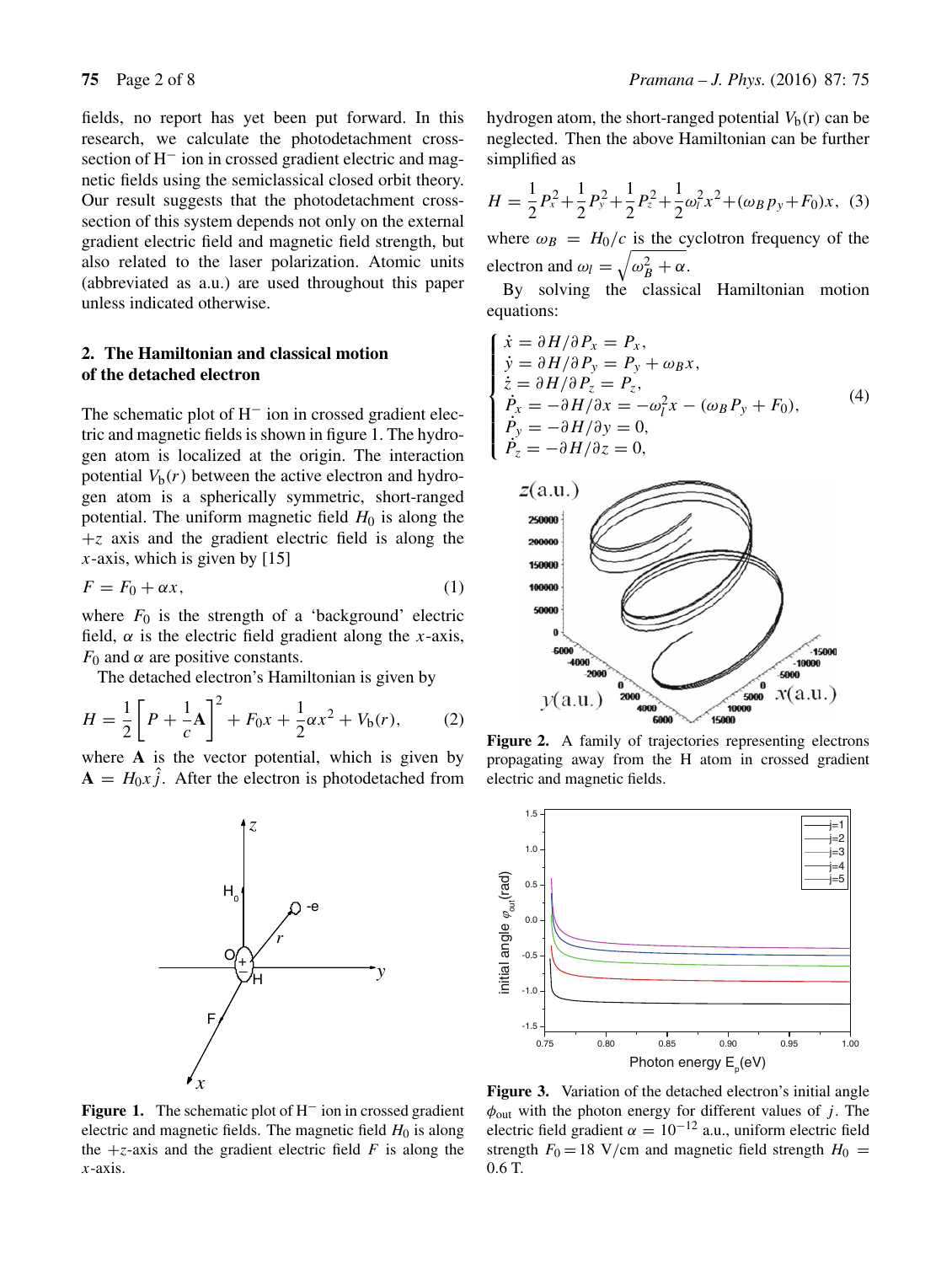with the initial conditions:  $x_0 = 0, y_0 = 0, z_0 =$ 0,  $P_{x0} = k \sin \theta_{\text{out}} \cos \varphi_{\text{out}}$ ,  $P_{y0} = k \sin \theta_{\text{out}} \sin \varphi_{\text{out}}$ ,  $P_{z0} = k \cos \theta_{\text{out}}$ , where  $k = \sqrt{2E}$  is the momentum of the detached electron,  $\theta_{\text{out}}$  is the outgoing angle of the detached electron relative to the z-axis and  $\varphi_{\text{out}}$  is the azimuth angle. We obtain the motion equations for the detached electron as follows:

$$
\begin{cases}\nx(t) = A_0[\sin(\omega_l t + \varphi_0) - \sin(\varphi_0)], & (5a) \\
y(t) = -(\omega_B/\omega_l)A_0[\cos(\omega_l t + \varphi_0) - \cos(\varphi_0)] \\
+ [P_{y0} - A_0\omega_B \sin(\varphi_0)]t, & (5b) \\
z(t) = P_{z0}t, & (5c)\n\end{cases}
$$

where  $A_0$  and  $\varphi_0$  are two integration constants:

$$
\int A_0 \sin \varphi_0 = \frac{P_{y0} \omega_B + F_0}{\omega_r^2},\tag{6a}
$$

$$
A_0 \cos \varphi_0 = \frac{P_{x0}}{\omega_l}.
$$
 (6b)

From these equations, we find that the motion of the detached electron can be divided into two separate motions: a uniform linear motion along the  $z$ -axis and a trochoid motion in the *x*–*y* plane, which can be described as a circular motion about a centre superposed upon a translational motion down the y-axis. Some of the trajectories of the detached electron are shown in figure 2. From this figure, we find that as the trajectories leave the origin, they diverge from each other. Due to the influence of the external electric and magnetic fields, they cross over each other at the caustic, and then, after being turned back by the fields, move close to the atom. The trajectories continue until they pass through a focus, where they repeat. This process repeats itself.

According to the closed orbit theory, each classical orbit of the detached electron that starts from the



**Figure 4.** Some typical closed orbits of the detached electron in crossed gradient electric and magnetic fields. The electric field gradient  $\alpha = 10^{-10}$  a.u., uniform electric field strength  $F_0 = 18 \text{ V/cm}$  and magnetic field strength  $H_0 = 0.6 \text{ T}$ . The photon energy  $E_p = 1.0$  eV.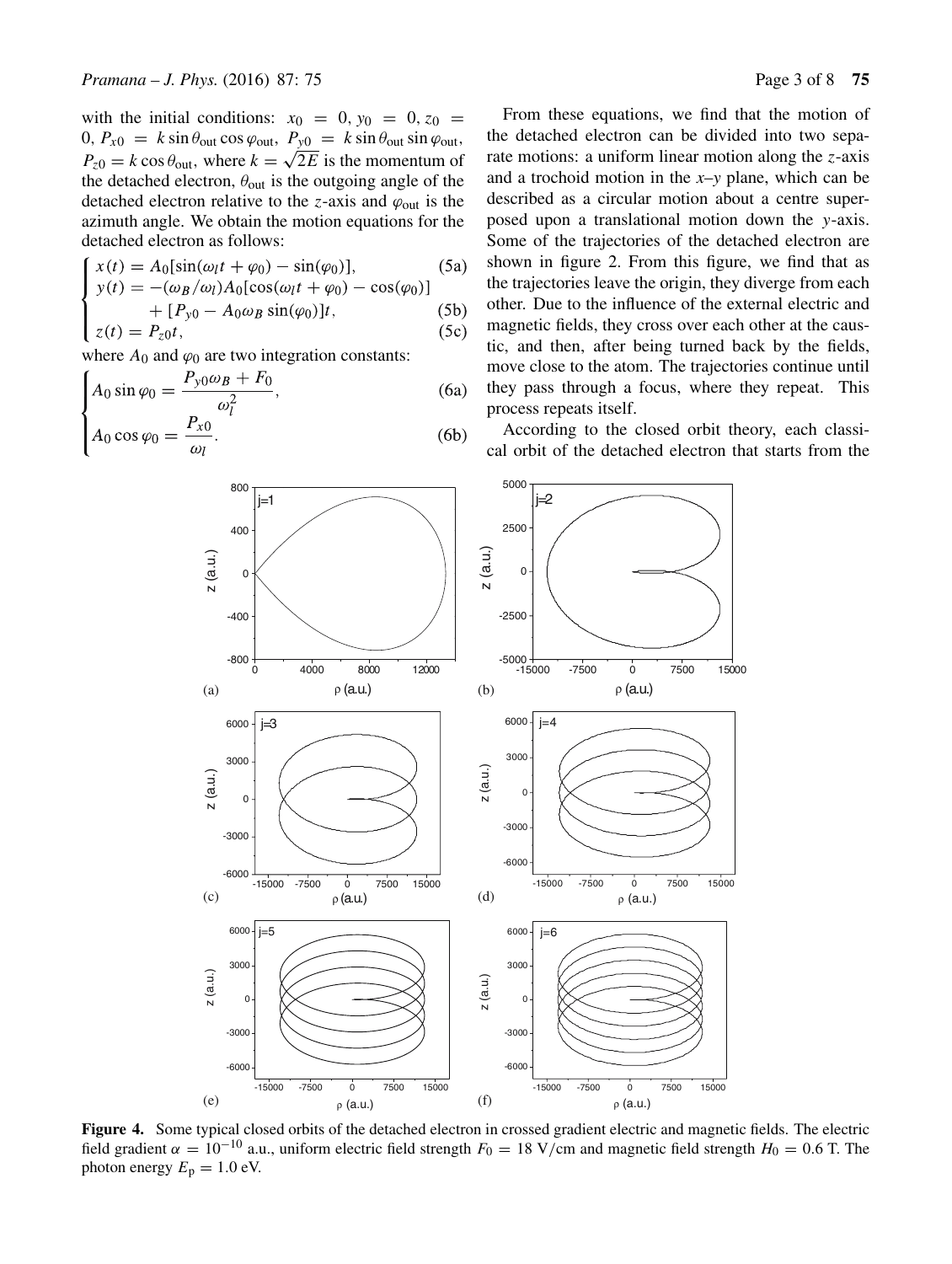origin and subsequently returns back to it will produce an oscillation in the photodetachment cross-section. As the motion along the z-axis is a uniform linear motion, if the initial momentum of the detached electron along the z-axis is not zero,  $P_{z0} \neq 0$ , the electron will not return to the origin any more. Thus, for the returning orbits,  $P_{z0}$  must be equal to zero, which suggests that the outgoing angle  $\theta_{\text{out}}$  of the detached electron relative to the z-axis is:  $\theta_{\text{out}} = \pi/2$ . All the closed orbits of the detached electron lie in the *x*–*y* plane. For returning orbits:  $x(t_{\text{ret}}) = 0$ ,  $y(t_{\text{ret}}) = 0$ . From eq. (5a), we get the possible return times of the detached electron along the x-axis:  $t_{\text{ret}} = -2\varphi_0 + (2j - 1)\pi$  (j =1,2,3,...). By substituting  $t_{\text{ret}}$  into eq. (5b), we can get the condition relating the integration constants  $A_0$  and  $\varphi_0$ :

$$
2\omega_B A_0 \cos \varphi_0 + (P_{y0} - \omega_B A_0 \sin \varphi_0)
$$
  
×[-2 $\varphi_0$  + (2 $j$  - 1) $\pi$ ] = 0. (7)

Combining eq. (7) with eqs (6a) and (6b), we can obtain the initial azimuth angle  $\varphi_{\text{out}}$  of a closed orbit. The variation of the initial angle  $\varphi_{\text{out}}$  of the detached electron with the photon energy for different values of *j* is given in figure 3. Once the initial angle  $\varphi_{\text{out}}$ is given, the initial conditions for that closed orbit are known. Some of the closed orbits are plotted in figure 4.

The classical action of the  $j$ th closed orbit can be calculated as

$$
S_j = \int p dq = \int_0^{t_{\text{ret}}} P_x dx + \int_0^{t_{\text{ret}}} P_y dy
$$
  
=  $\frac{A_0^2 \omega_l^2}{2} \left\{ t_{\text{ret}} + \frac{1}{2\omega_l} [\sin(2\omega_l t_{\text{ret}} + 2\varphi_0) - \sin 2\varphi_0] \right\}$   
+  $k^2 \sin^2 \theta_{\text{out}}^j \sin^2 \varphi_{\text{out}}^j t_{\text{ret}} + A\omega_B k \sin \theta_{\text{out}}^j \sin \varphi_{\text{out}}^j$   
 $\times \left[ \frac{2 \cos \varphi_0}{\omega_l} - \sin \varphi_0 t_{\text{ret}} \right].$  (8)

### **3. Photodetachment cross-section**

As the photodetachment process of our system is similar to the photodetachment of H− ion in crossed uniform electric and magnetic fields [10], we can use the same procedure to derive the photodetachment cross-section. For simplicity, we briefly summarize the results. According to the closed orbit theory, the photodetachment cross-section is a sum of two terms [10]:

$$
\sigma(E) = \sigma_0(E) + \sigma^{osc}(E). \tag{9}
$$

 $\sigma_0(E)$  =  $\frac{16\sqrt{2}B^2\pi^2E^{3/2}}{3c(E_b+E)^3}$  is the background crosssection, where  $E$  is the energy of the detached electron,  $E<sub>b</sub> = 0.754$  eV is the binding energy of H<sup>-</sup> ion and  $B = 0.31552$  is the normalization constant. The second part is the oscillating term, which is related to the gradient electric and magnetic fields. It has been shown by Peters and Delos that  $\sigma^{osc}(E)$  can be expressed as [10]

$$
\sigma^{osc}(E) = -\sum_{j} C_j(E) \sin \left[ S_j(E) - \mu_j \cdot \frac{\pi}{2} \right], \quad (10)
$$

where the summation includes all the closed orbits of the detached electron.  $S_i(E)$  is the classical action of the closed orbit, which is given by eq. (8).  $\mu_i$  is the Maslov index characterizing the geometrical properties



**Figure 5.** Two special cases for the photodetachment cross-section of H− ion in crossed gradient electric and magnetic fields for the x-polarized laser light. (**a**)  $\alpha = 0.0$  a.u., the uniform electric field strength  $F_0 = 18$  V/cm and the magnetic field strength  $H_0 = 0.6$  T. (**b**) The magnetic field strength  $H_0 = 0.0$  T, the uniform electric field strength  $F_0 = 500 \text{ kV/cm}$ , the electric field gradient  $\alpha = 10^{-7}$  a.u.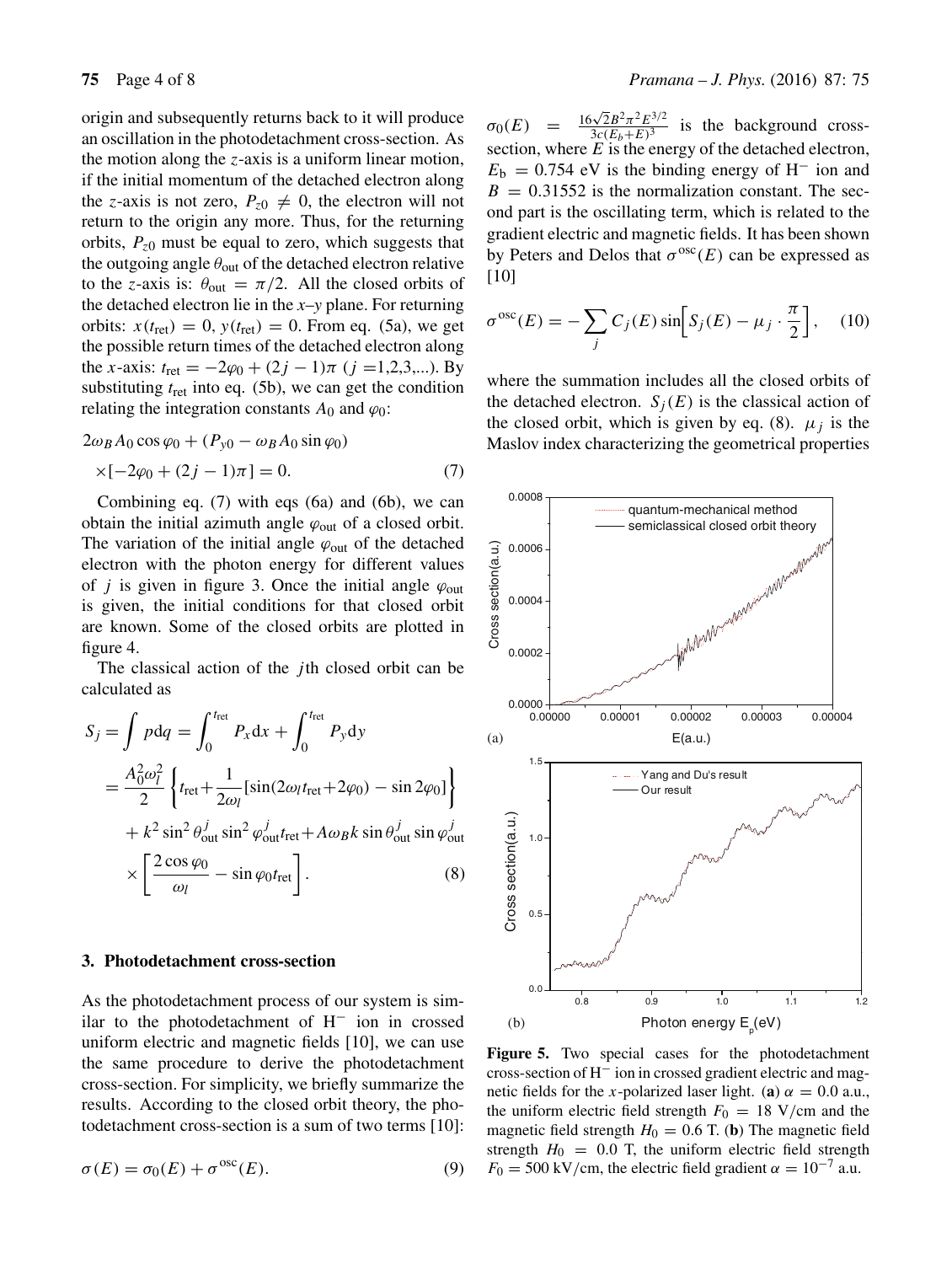

**Figure 6.** Photodetachment cross-section of H− ion in crossed gradient electric and magnetic fields for x-polarized laser light. Uniform electric field strength  $F_0 = 18$  V/cm and the magnetic field strength  $H_0 = 0.6$  T. The electric field gradient is as follows: (**a**)  $\alpha = 10^{-12}$  a.u., (**b**)  $\alpha = 10^{-8}$  a.u., (**c**)  $\alpha = 10^{-7}$  a.u. and (**d**)  $\alpha = 10^{-6}$  a.u.

of the *j*th closed orbit.  $C_j(E)$  is the oscillating ampli-  $J_j(t_{\text{ret}}) = A \cos(\omega_l t_{\text{ret}} + \varphi_0) \omega_l kt_{\text{ret}}$ tude, which is given by

$$
C_j(E) = \frac{64B^2\pi^3 E}{cE_p^3} A_j \cdot [\chi(\theta_{\text{out}}^j, \varphi_{\text{out}}^j)\chi^*(\theta_{\text{ret}}^j, \varphi_{\text{ret}}^j)],
$$
\n(11)

where  $E_p = E + E_b$  is the photon energy.  $A_j$  is the amplitude factor, which represents the divergence of adjacent trajectories.

$$
A_j = \frac{1}{r_{\text{out}}} \left| \frac{J_j(t=0)}{J_j(t_{\text{ret}})} \right|^{1/2},
$$

where  $r_{\text{out}}$  is the initial spherical radius. On the surface of this sphere, the electron wave is emitted.  $J_i(t)$  is the classical-density Jacobian, which is given by

$$
J_j(t) = \frac{\partial(x, y, z)}{\partial(t, \theta_{\text{out}}, \varphi_{\text{out}})}.
$$
 (12)

By substituting the classical motion equations (eqs (5a)–(5c)) into the Jacobian, after a lengthy derivation, we obtain the Jacobians at  $t = t_0$  and  $t = t_{\text{ret}}$ :

$$
J_j(t=0) = kr_{\text{out}}^2 \sin(\theta_{\text{out}}^j),\tag{13}
$$

$$
\times \left\{ -\frac{\omega_B}{\omega_l^3} [-\omega_l \cos(\omega_l t_{\rm ret}) k \sin \varphi_{\rm out}^j + \omega_l k \sin \varphi_{\rm out}^j - \sin(\omega_l t_{\rm ret}) \omega_B k \cos \varphi_{\rm out}^j ] \right. \\ \left. - \left[ \frac{\omega_B^2}{\omega_l^2} k \cos \varphi_{\rm out}^j - k \cos \varphi_{\rm out}^j \right] t_{\rm ret} \right\} \\ \left. - (A \omega_B \sin(\omega_l t_{\rm ret} + \varphi_0) - A \omega_B \sin \varphi_0 + k \sin \varphi_{\rm out}^j) k t_{\rm ret} \right. \\ \left. \times \frac{1}{\omega_l^2} [\cos(\omega_l t_{\rm ret}) \omega_B k \cos \varphi_{\rm out}^j - \omega_B k \cos \varphi_{\rm out}^j - \omega_l \sin(\omega_l t_{\rm ret}) k \sin \varphi_{\rm out}^j]. \tag{14}
$$

After substituting the above Jacobians into  $A_i$ , the amplitude factor can be obtained.

 $\chi(\theta, \varphi)$  in eq. (11) is the angular distribution of the outgoing waves, which is related to the laser polarization. Assume that the laser light is linearly polarized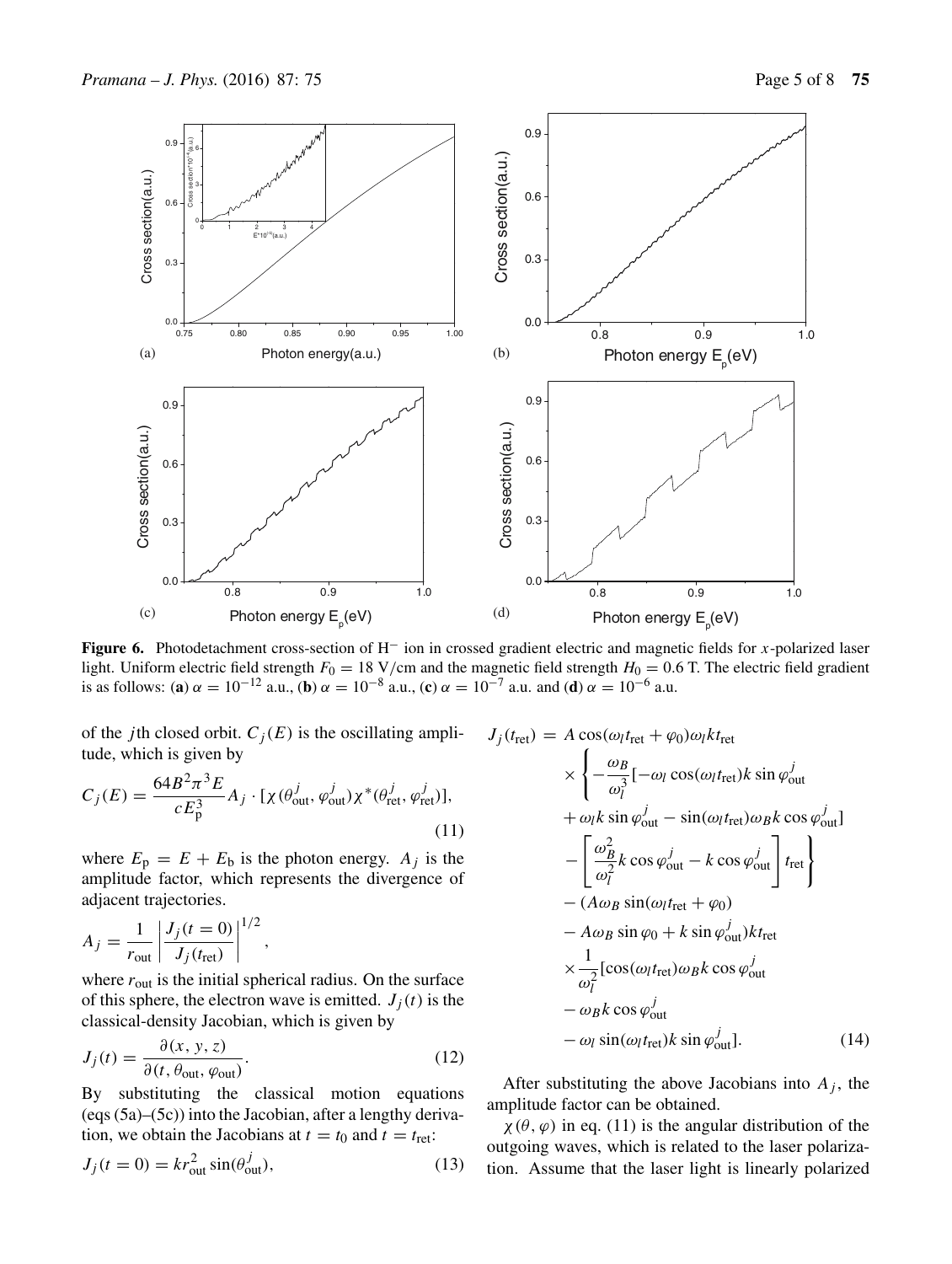

**Figure 7.** Variation of the photodetachment cross-section with the magnetic field strength. The laser light is polarized along the *x*-axis. Uniform electric field strength  $F_0 = 18 \text{ V/cm}$  and electric field gradient  $\alpha = 10^{-6}$  a.u. The magnetic field strength is: (a)  $H_0 = 1.0$  T, (b)  $H_0 = 20.0$  T, (c)  $H_0 = 50.0$  T and (d)  $H_0 = 100.0$  T.

along the x- or y-axis, then the angular factors are  $[10]$ 

$$
\chi_x(\theta_{\text{out}}, \varphi_{\text{out}}) = \frac{1}{\sqrt{4\pi}} \sin \theta_{\text{out}} \cos \varphi_{\text{out}},
$$
 (15)

$$
\chi_{y}(\theta_{\text{out}}, \varphi_{\text{out}}) = \frac{1}{\sqrt{4\pi}} \sin \theta_{\text{out}} \sin \varphi_{\text{out}}.
$$
 (16)

The angles  $\{\theta_{out}^j, \varphi_{out}^j\}$  and  $\{\theta_{ret}^j, \varphi_{ret}^j\}$  refer to the outgoing and returning directions of the *j*th closed orbit. As all the closed orbits lie in the *x*–*y* plane, the geometry of the returning orbits requires that  $\theta_{\text{out}} = \theta_{\text{ret}} = \pi/2$ and  $\varphi_{\text{out}} = -\varphi_{\text{ret}}$ . Therefore, the angular factor in eqs  $(15)$  and  $(16)$  for x or y linear polarized laser light can be written as

$$
\chi_x(\theta_{\text{out}}, \varphi_{\text{out}}) \chi_x^*(\theta_{\text{ret}}, \varphi_{\text{ret}}) = \frac{1}{4\pi} \cos^2 \varphi_{\text{out}},
$$
 (17)

$$
\chi_{y}(\theta_{\text{out}}, \varphi_{\text{out}}) \chi_{y}^{*}(\theta_{\text{ret}}, \varphi_{\text{ret}}) = -\frac{1}{4\pi} \sin^{2} \varphi_{\text{out}}.
$$
 (18)

Correspondingly, the photodetachment cross-sections for different linear polarized laser lights can be written as

$$
\sigma_x(E) = \sigma_0(E) - \sum_j \frac{16B^2 \pi^2 E}{cE_p^3} A_j \cos^2 \varphi_{\text{out}}
$$

$$
\times \sin \left[ S_j(E) - \mu_j \cdot \frac{\pi}{2} \right], \tag{19}
$$

$$
\sigma_y(E) = \sigma_0(E) + \sum_j \frac{16B^2 \pi^2 E}{cE_p^3} A_j \sin^2 \varphi_{\text{out}}
$$

$$
\times \sin \left[ S_j(E) - \mu_j \cdot \frac{\pi}{2} \right].
$$
 (20)

#### **4. Results and discussions**

Suppose the laser light is polarized along the  $x$ -axis. Using eq. (19), we calculate the photodetachment cross-section of H− ion in crossed gradient electric and magnetic fields. Firstly, in order to verify the correctness of our formula, we consider two special cases. One is the case without the gradient electric field,  $\alpha = 0.0$  a.u. Then our system reduces to the photodetachment of H− ion in crossed homogeneous electric and magnetic fields [10]. We keep the magnetic field  $H_0 = 0.6$  T and the uniform electric field  $F_0 = 18$  V/cm. The energy of the detached electron is varied from 0.0 to  $4.0 \times 10^{-5}$  a.u. The result is given in figure 5a. We find that the cross-section is a smooth, rising function superposed upon many oscillations. The solid line represents our result, while the dotted line is the result calculated using the method given by Peters and Delos [10]. These two results agree well with each other, suggesting the correctness of our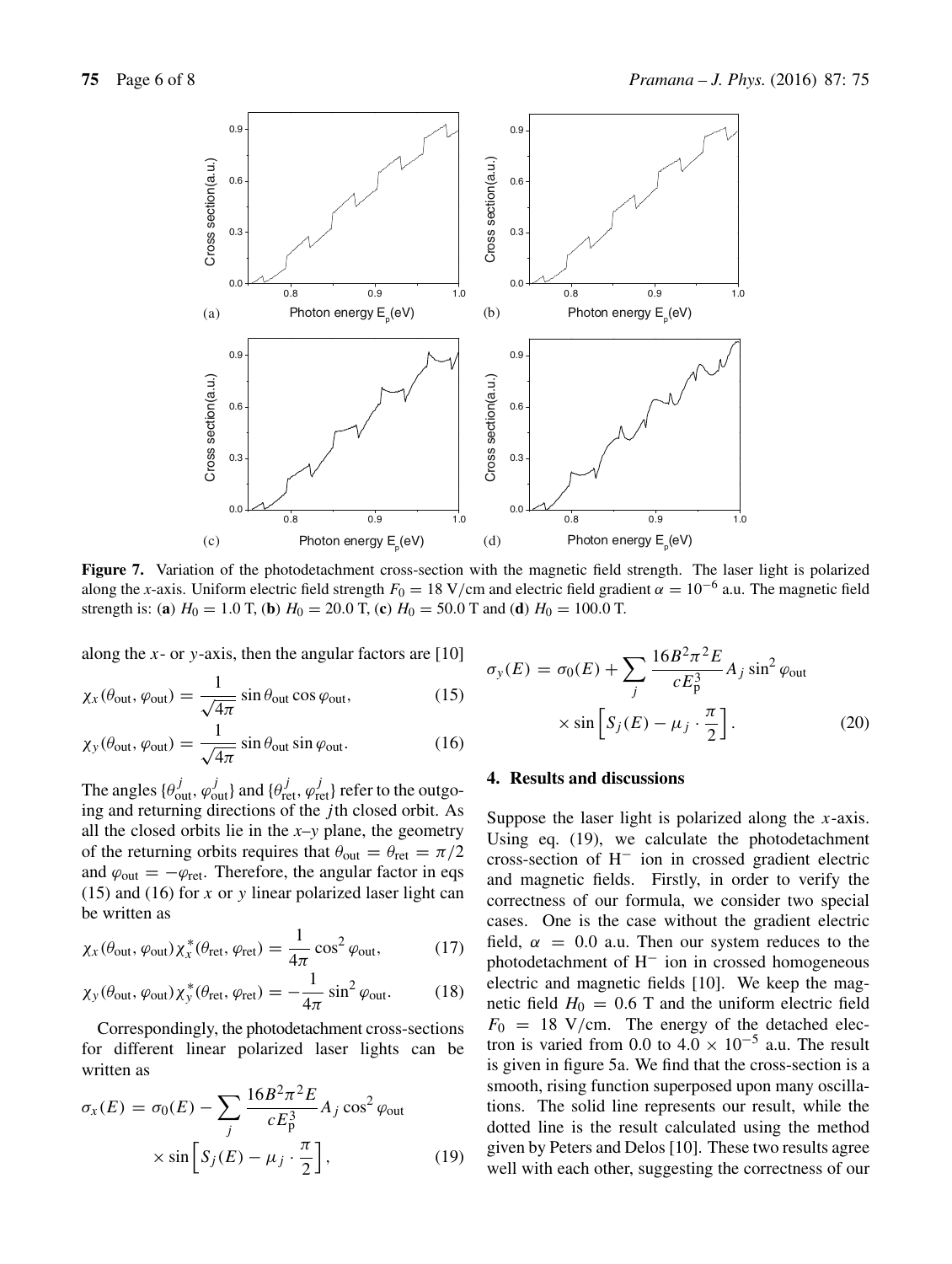formula. Another case is the one without the magnetic field,  $H_0 = 0.0$  T. Then our system reduces to the photodetachment of H− ion in a gradient electric field. We choose the background electric field  $F_0 = 500 \text{ kV/cm}$ and the electric field gradient  $\alpha = 10^{-7}$  a.u. The result is given in figure 5b. We find that the cross-section displays a saw-tooth structure, which approaches the one calculated using the formula given by Yang and Du in [18].

In the following, we keep the magnetic field  $H_0 =$ 0.6 T and the background electric field  $F_0 = 18$  V/cm. Then we show how the photodetachment cross-section varies with the electric field gradient  $\alpha$ . The result is given in figure 6. Figure 6a shows that the photodetachment cross-section with the electric field gradient is relatively small,  $\alpha = 10^{-12}$  a.u. Under this condition, the oscillation in the cross-section is very small and is nearly invisible. However, above the threshold, oscillatory structure still exists. In the inset, we limit the energy of the detached electron varying from 0.0 to  $4.5 \times 10^{-5}$  a.u., and we can clearly see the oscillatory structures appearing in the cross-section, which are caused by the interference effect between the returning electron waves with the outgoing source waves. Figure 6b shows the photodetachment cross-section with the electric field gradient  $\alpha = 10^{-8}$  a.u. Oscillatory structures are clearly visible in the cross-section. As we increase the electric field gradient, the crosssection exhibits a regular staircase structure and the oscillatory amplitude increases, as we can see from figures 6b–6d.

Next, we calculate the photodetachment cross-section of H− ion in a constant gradient electric field but with different magnetic field strength. We fix the gradient electric field  $F_0 = 18$  V/cm and  $\alpha = 10^{-6}$  a.u.; then we change the magnetic field strength  $H_0$  from 1.0 to 100 T. Figure 7a shows the cross-section when  $H_0 = 1.0$  T. Under this condition, the photodetachment cross-section still exhibits a regular staircase structure. As we increase the strength of the magnetic field, the regular staircase structure becomes irregular. Firstly, the irregular structure only appears in the high-energy region, see figure 7b,  $H_0 = 20.0$  T. When  $H_0 = 50.0$  T (figure 7c), the region where the irregular structure appears in the cross-section becomes enlarged. As the strength of the magnetic field is very large, the regular staircase structures in the cross-section nearly disappear, as we can see clearly from figure 7d.

Finally, we calculate the photodetachment crosssection of H<sup>−</sup> ion in the crossed gradient electric and magnetic fields for different laser light polarization. In our calculation, we choose  $F_0 = 18$  V/cm,  $\alpha = 10^{-12}$  a.u.,  $H_0 = 0.6$  T. The energy of the detached electron is varied from 0.0 to  $1.0 \times 10^{-4}$  a.u. The result is shown in figure 8. Figure 8a shows the cross-section when the laser light is polarized along the  $x$ -axis, while figure 8b shows the cross-section when the laser light is polarized along the y-axis. From these two figures, we find that the oscillating amplitude for the y-polarized laser light is larger than the case for the x-polarized laser light. Especially as the detached electron's energy is close to  $E = 4.5 \times 10^{-5}$  a.u., there is a large oscillation in the photodetachment cross-section for the y-polarized laser light. The reason can be interpreted as follows: The coefficient in the photodetachment crosssection for the y-polarized laser light (eq. (20)) is proportional to  $\sin^2 \varphi_{\text{out}}$ . When the energy of the detached electron is close to  $4.5 \times 10^{-5}$  a.u., the azimuth angle  $\varphi_{\text{out}}$  is maximum for that orbit. The trajectory of the orbit leaves and returns primarily oriented in the



**Figure 8.** Photodetachment cross-section of H− ion in crossed gradient electric and magnetic fields for different polarized laser light. (**a**) x-polarized laser light, (**b**) *y*-polarized laser light. The uniform electric field strength  $F_0 = 18 \text{ V/cm}$  and the magnetic field strength  $H_0 = 0.6 \text{ T}$ . The electric field gradient  $\alpha = 10^{-12}$  a.u.